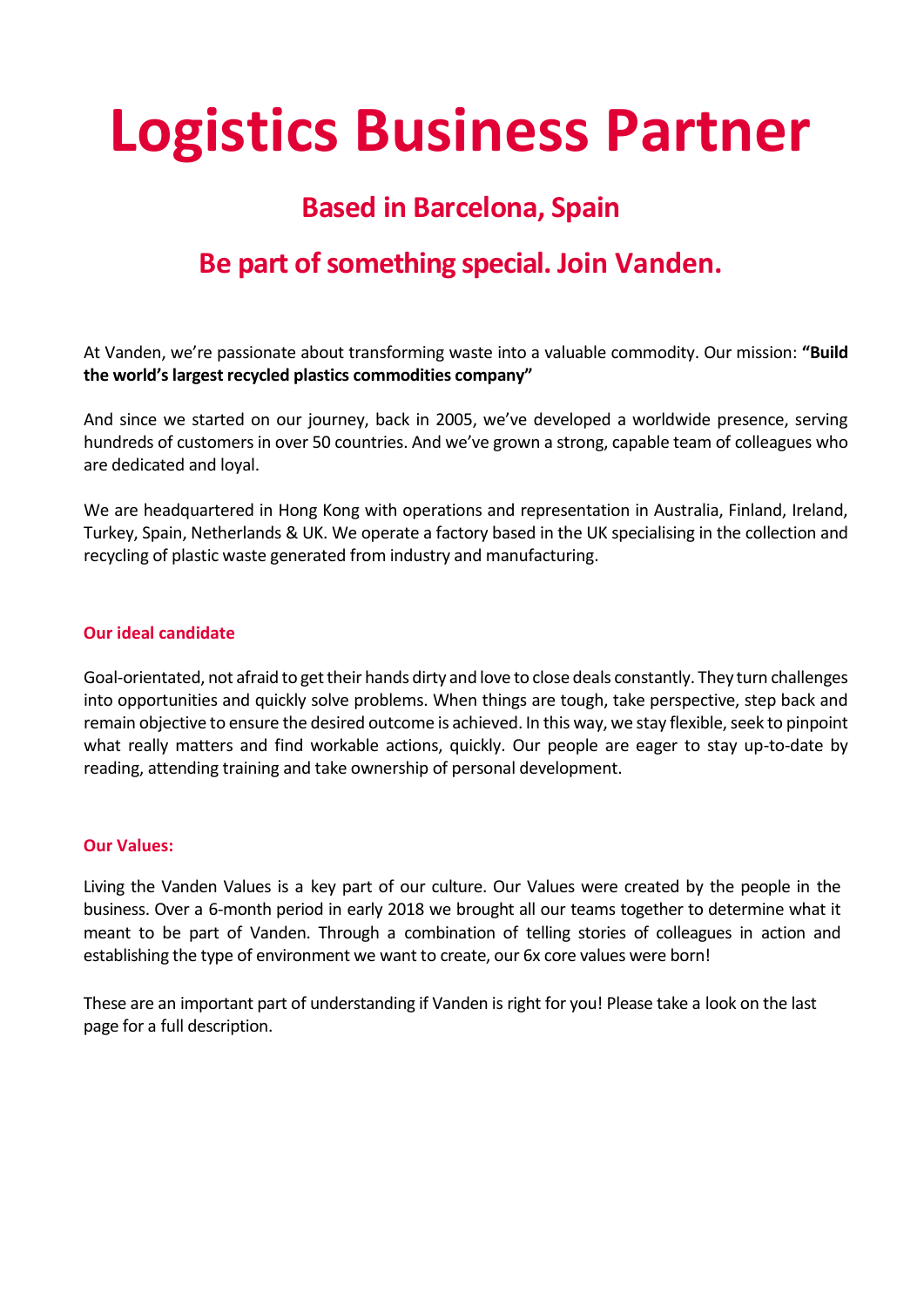## **Application Process**

To apply, you are required to produce a CV and Personal Statement. These need to be tailored to the job description and person specification and show how you reflect the technical and behavioural requirements. Applications can be submitted to [hr@vandenrecycling.com.](mailto:hr@vandenrecycling.com)

#### **The selection process:**

Successful candidates will be invited to attend a multi-phase assessment that includes:

**Step 1:** Interview 1 **Step 2**: Interview 2 **Step 3:** Interview 3 **Step 4:** Reference Checks

Expected timeline to complete is 3-4 weeks depending on candidate & reference availability.

## **Job Summary**

Driven to deliver commercial success, this role is responsible for acquiring the best freight rates and service solution options that will propel sales growth in a highly competitive, dynamic trading environment.

Focused on FCL (40'HC) shipments to or from Europe and regional haulage within Europe, you must have an extensive network and proven experience working successfully with freight forwarders, carriers and hauliers. Vast knowledge of the 2PL & 3PL industries.

Hungry and determined to make an impact, you will act as a partner to the commercial teamsto make profitable deals happen every day in a fast-paced commodity trading business with tight deadlines. A skilled negotiator, seeking solutions that are found when they are needed.

Analytical in your approach, you must balance the pressure of achieving results in the day-to-day trading business with the need to seek out and develop solutions for the future.

A key part of the role is to deliver service excellence to suppliers and customers. You must seek feedback, evaluate service successes and failures, establish and refine delivery processes, streamline communications, and create efficient internal workflowsto ensure all clients receive the same great service experience from pick up through to delivery.

Working closely with Vanden logistics teams around the world, you will have a highly collaborative approach, pooling resources, sharing information and coordinating efforts to obtain the best results.

Being part of a growing organisation, in a fast growing industry, you must possess an entrepreneurial spirit and have a proven track record in a forwarding, trading or commodity business that operates in multiple countries, serving both SME's & corporates.

An excellent communicator, you will demonstrate an optimistic and persistent approach, always open to giving and receiving feedback on performance. Not willing to settle for second best, challenges are seen as an opportunity to learn.

This role is suited to an ambitious individual who is adaptable to change, driven, resilient, energetic, loves challenges and with strong connections across the shipping supply chain.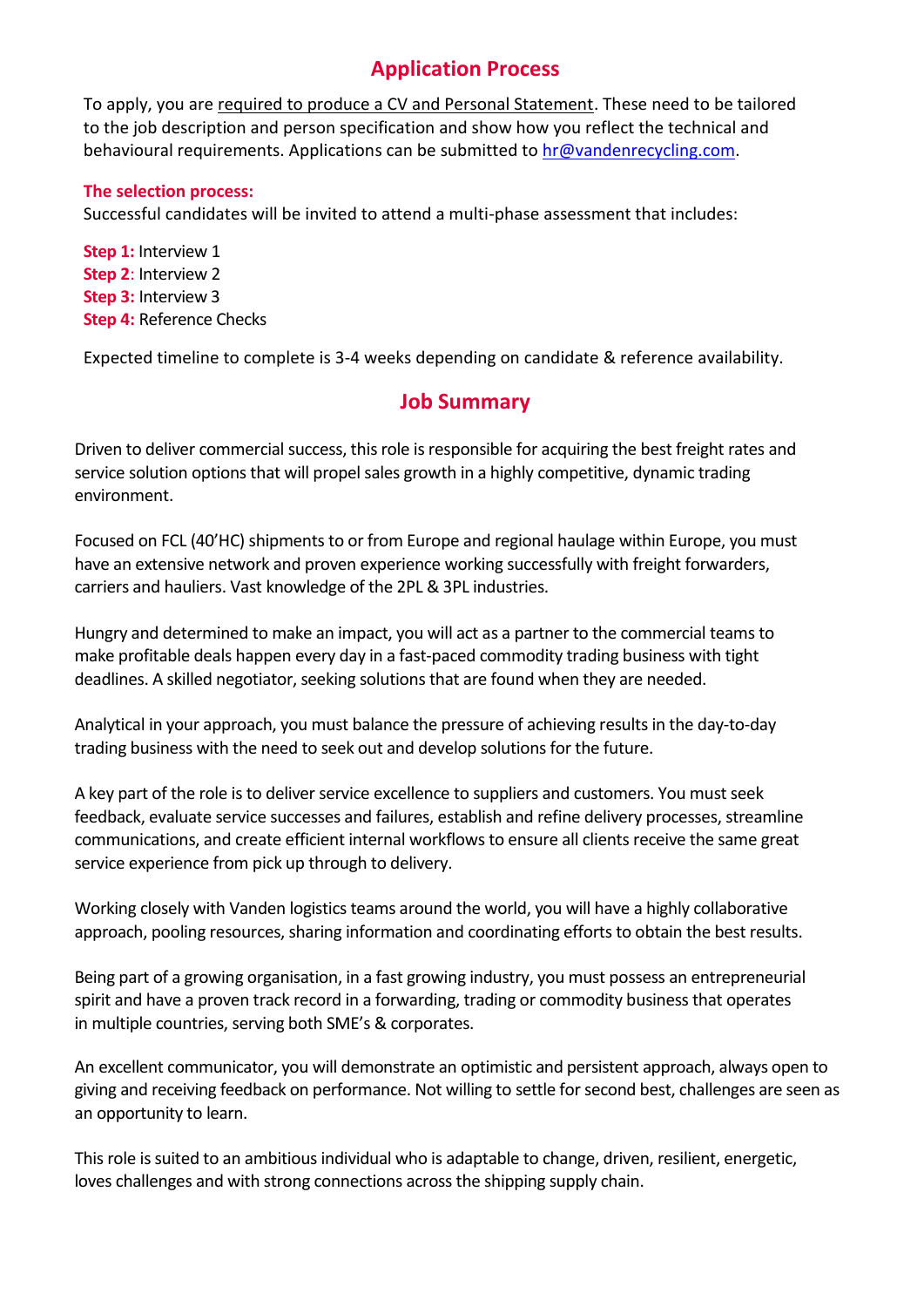## **Essential Duties & Responsibilities**

- **Build the logistics and service capability to deliver key outcomes**
- Develop relationships with multiple providers to ensure a range of options on all trade routes
- Work with commercial teams to develop unique logistics solutions to overcome common objections and/or to create new strategies to secure long-term contracts
- Obtain the most competitive spot rates for all requests from commercial team
	- o Containers (40'HC) to/from Europe, inter-Europe trailers and containers
- Be proactive to seek opportunities to reduce logistics costs and enhance performance and image of organisation
- Collect and analyse data to identify freight trends, potential threats, and opportunities
- Monitor vessel routes for efficiency and/or alterations
- Manage records of carrier pricing, contract rates and freight payments (budget vs actual)
- Analyse overall freight processes, conduct audits, and make recommendations to management for improvements, upgrades, discontinuation, etc.
- Prepare progress reports of scheduled freights, and monthly reports for management to assess overall effectiveness of current freight systems.
- Develop a freight rate platform or portal to enable commercial team to access accurate indication pricing to speed up decision making
- Negotiate contract rates for long term contracted trade routes
- Enhance existing and develop new standard operating procedures for logistics to ensure accuracy, risk mitigation, compliance, and efficient workflows.
- Ensure shipments are compliant with regulations governing the movement of scrap materials and other commodities based on intended growth
- Contribute to CRM adaptation for Logistics provider management
- Identify and set up agency agreements to allow us to customs clear shipments in existing and new countries we intend to ship to
- Work with the global logistics teams to set up global KPI's to be presented to senior management
- Become the European watch tower and escalation point for tracking and tracking issues for shipments destined to European ports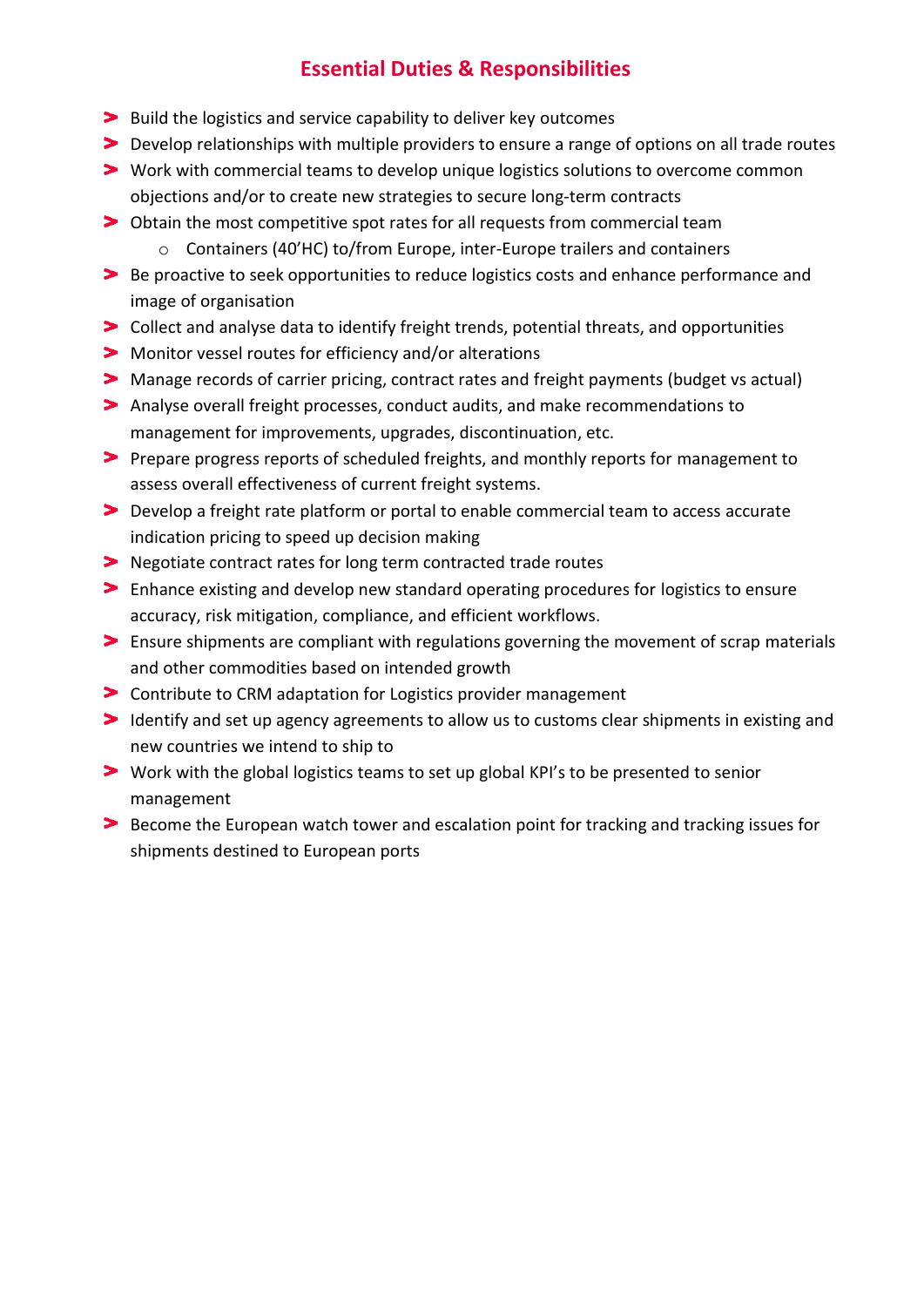## **Person Specification**

#### (All criteria are essential unless otherwise indicated)

#### Knowledge (Education & Related Experience):

- 10+ years' experience in Forwarding or Logistics Procurement with a commercial focus (ideally experienced across all roles in the ocean freight supply chain)
- Experience of shipping highly controlled and regulated products internationally
- **Business Development experience an advantage**

#### Skills & Abilities:

- Ability to speak & write multiple languages (fluent English is a requirement)
- Able to spot trends in various markets and provide information to business
- Exceptional negotiation and business development skills
- Analyse all freight processes and recommend improvements for all transportation operations
- Able to build relationships quickly with different service providers
- Able to complete metrics and data analysis and communicate this information to different parties within the business
- Able to use logic and reasoning to appraise situations
- Able to anticipate opportunities & risks associated with movement of various products globally
- Ability to work independently and handle multiple projects at one time
- Able to conduct in depth analysis and provide valuable insights
- Able to effectively collaborate with colleagues to achieve results
- Able to manage and respond quickly to changing/competing priorities
- Able use MS 0365 suite of products to a high level
- **>** Highly organised and detail oriented
- Able to ensure tasks are completed on time and to a high standard
- Able to develop internal procedures & policies
- Able to build rapport quickly with colleagues and customers

#### General Attributes:

- Willing to take ownership of the role and drive success
- > Grit and determination
- **>** High level of curiosity and analytical thinking
- Fast learner and ability to deliver under pressure
- Self-aware and reflective on successes and failures seeks feedback
- Focuses on facts and evidence over 'story'
- Resilient able to quickly overcome disappointment and failure
- **Not afraid to have challenging conversations**
- **>** Willing to learn and proactive to suggest improvements
- **Professional and ethical in their approach**
- Understands that upfront effort prevents issues down the line
- Committed to on-going personal and professional development
- **Resourceful**
- > Values team above self